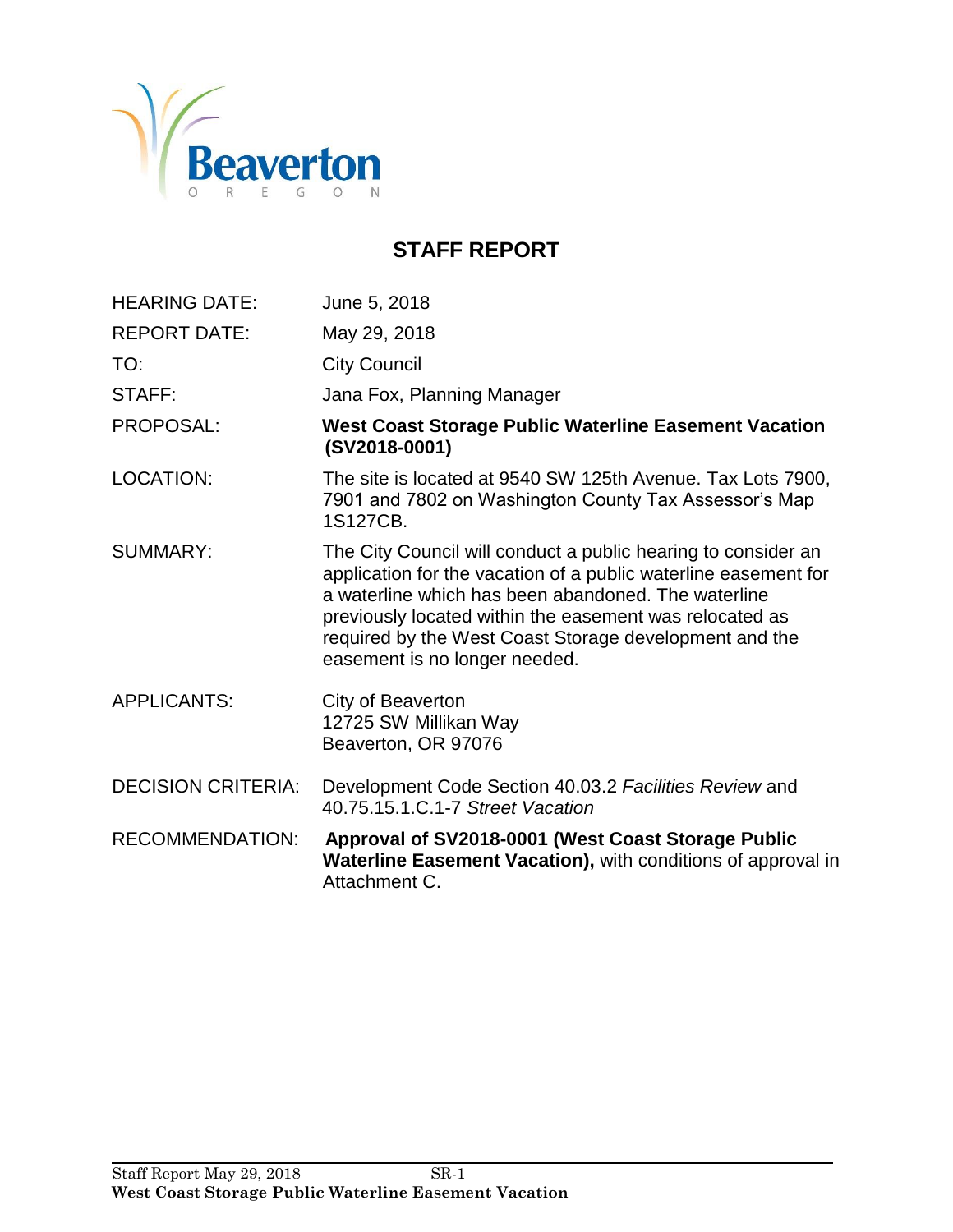# **Exhibit 1.1**



#### **West Coast Storage Public Waterline Easement Vacation SV2018-0001**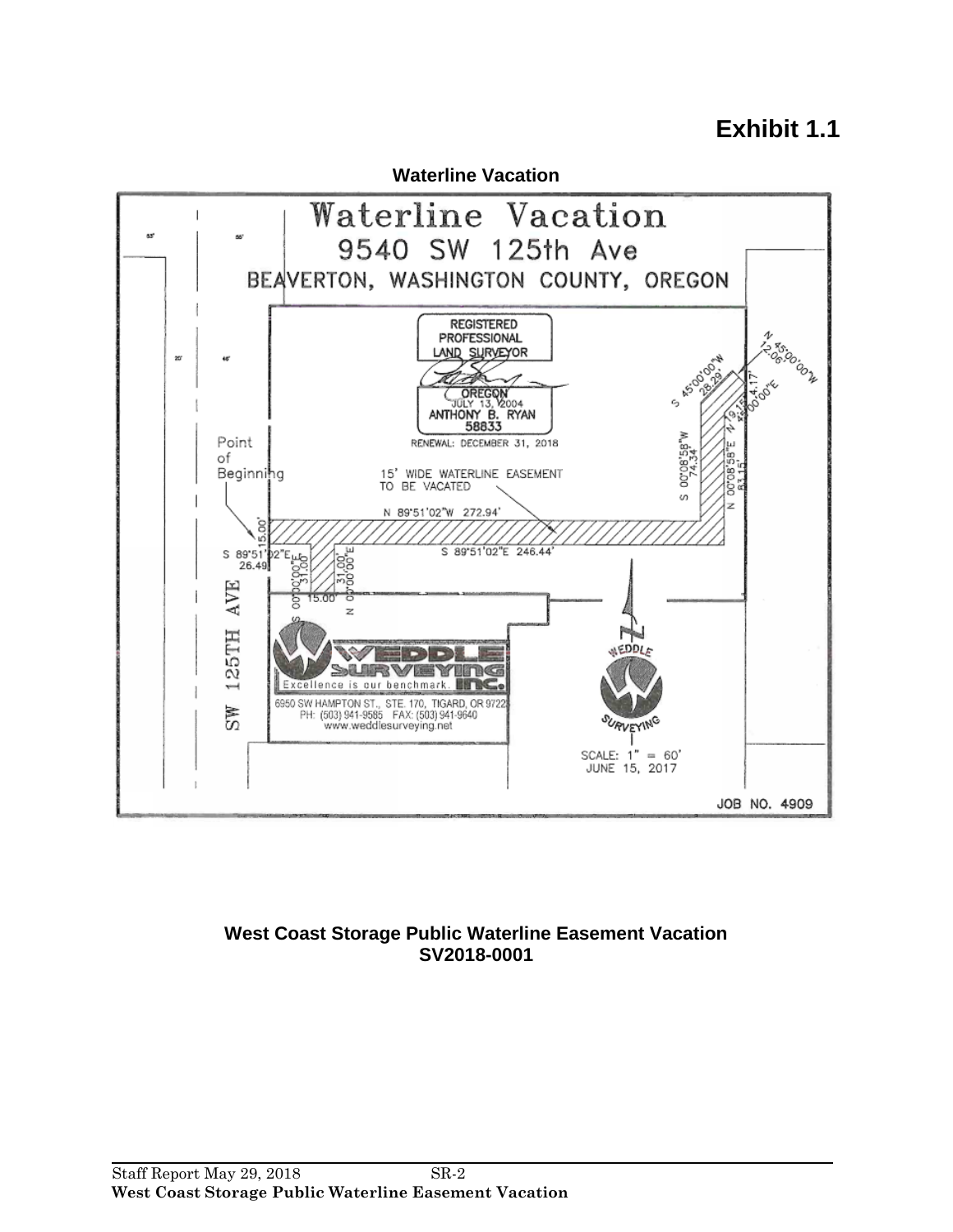# **Exhibit 1.2**

# **AERIAL PHOTO**



# **West Coast Storage Public Waterline Easement Vacation SV2018-0001**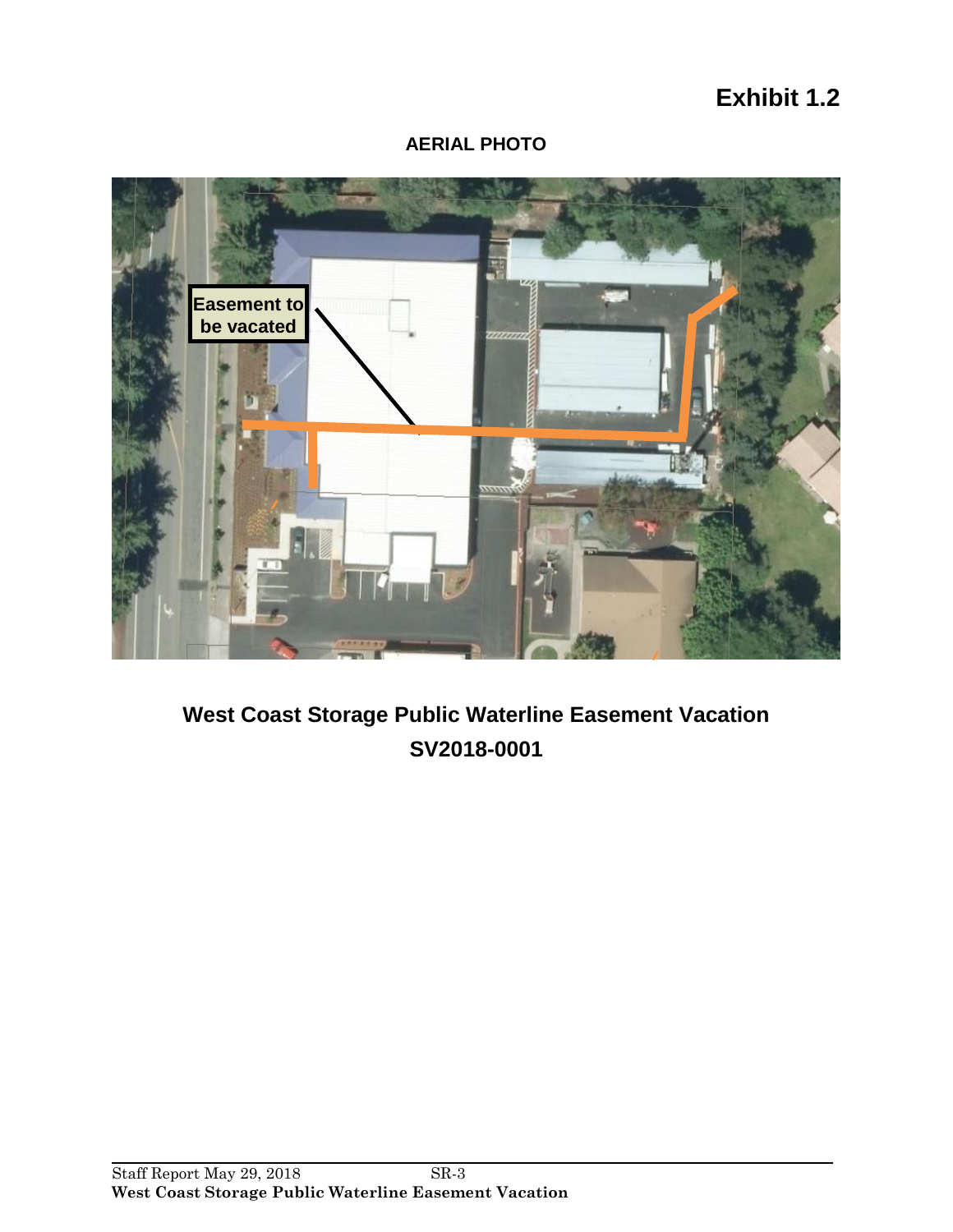# **BACKGROUND FACTS**

#### **Key Application Dates**

| <b>Application</b> | <b>Submittal Date</b> | <b>Submittal</b><br><b>Complete</b> | <b>Final Written</b><br><b>Decision Date</b> | $240$ -Day* |
|--------------------|-----------------------|-------------------------------------|----------------------------------------------|-------------|
| SV2018-0001        | May 10, 2018          | May 10, 2018                        | N/A                                          | N/A         |

\* Pursuant to Section 50.25.9 of the Development Code this is the latest date, with a continuance, by which a final written decision on the proposal can be made.

# **Existing Conditions Table**

| Zoning             | R2 (Urban Medium Density)                                                  |                             |  |  |  |
|--------------------|----------------------------------------------------------------------------|-----------------------------|--|--|--|
| <b>Current</b>     | The area is developed as a self-storage facility. The waterline previously |                             |  |  |  |
| <b>Development</b> | located within the easement has been removed.                              |                             |  |  |  |
| <b>Site Size</b>   | 1.6 Acres                                                                  |                             |  |  |  |
| <b>NAC</b>         | <b>Greenway NAC</b>                                                        |                             |  |  |  |
| <b>Surrounding</b> | Zoning:                                                                    | Uses:                       |  |  |  |
| <b>Uses</b>        | North: R2                                                                  | North: Attached Residential |  |  |  |
|                    | South: NS                                                                  | South: Commercial           |  |  |  |
|                    | East: R2                                                                   | East: Attached Residential  |  |  |  |
|                    | West: R2                                                                   | West: Attached Residential  |  |  |  |
|                    |                                                                            |                             |  |  |  |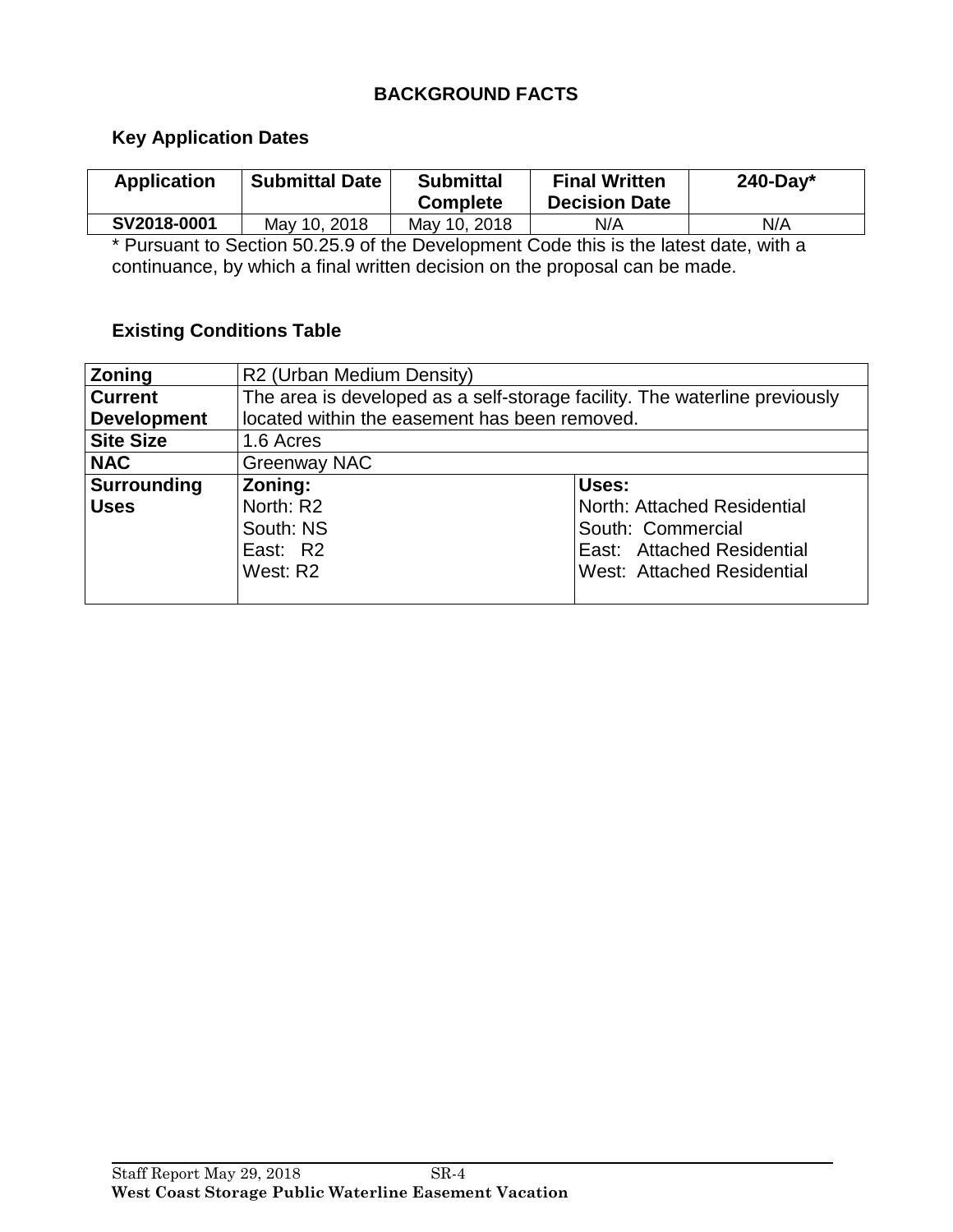| <b>DESCRIPTION OF APPLICATION AND TABLE OF CONTENTS</b>                                   | <b>PAGE</b>                      |
|-------------------------------------------------------------------------------------------|----------------------------------|
| Attachment A: Facilities Review Committee Analysis and<br><b>Recommendations</b>          | FR <sub>1</sub> -FR <sub>3</sub> |
| Attachment B: SV2018-0001 West Coast Storage Public Waterline<br><b>Easement Vacation</b> | SV <sub>1</sub> -SV <sub>3</sub> |
| <b>Attachment C: Recommended Conditions of Approval</b>                                   | COA1                             |

# **EXHIBITS**

**Exhibit 1. Materials Submitted by Staff Exhibit 1.1 Easement Map** (page 2 of report) and **Exhibit 1.2 Aerial Photo** (page 3 of report) **Exhibit 2. Materials Submitted by Applicant Exhibit 3. Comments Received** None Received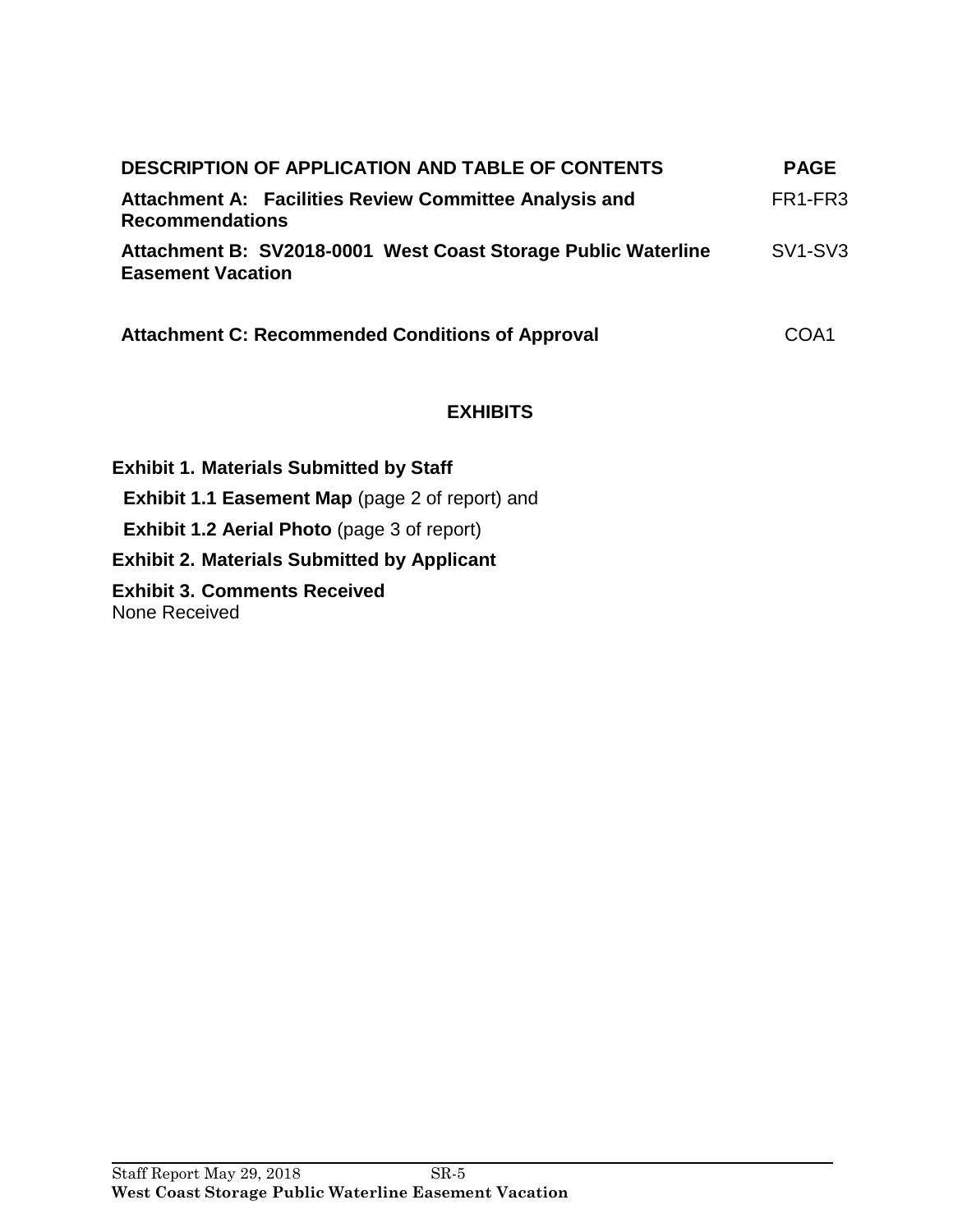# **FACILITIES REVIEW COMMITTEE TECHNICAL REVIEW AND RECOMMENDATIONS West Coast Storage Public Waterline Easement Vacation (SV2018-0001)**

### **Section 40.03 Facilities Review Committee:**

The Facilities Review Committee has conducted a technical review of the application, in accordance with the criteria contained in Section 40.03 of the Development Code. The Committee's findings and recommended conditions of approval are provided to the decision-making authority. As they will appear in the Staff Report, the Facilities Review Conditions may be re-numbered and placed in different order.

The decision-making authority will determine whether the application as presented meets the Facilities Review approval criteria for the subject application and may choose to adopt, not adopt, or modify the Committee's findings, below.

**The Facilities Review Committee Criteria for Approval will be reviewed for all criteria that are applicable to the submitted applications as identified below:**

 **All nine (9) criteria of 40.03.2 are applicable to the submitted application, SV2017-0001.**

#### **Section 40.03.2**

#### *A. The transportation facility, as proposed or modified, conforms to the Transportation System Plan.*

No transportation facilities are proposed to be modified. The easement proposed to be vacated is for a public waterline which has been removed from the easement area and relocated to accommodate development. The City of Beaverton is the water service provider in the area and no other water system provides public water service in the vicinity.

**Therefore, the Committee finds that criterion is not applicable.**

#### *B. There are safe and efficient vehicular and pedestrian circulation patterns within the project boundaries.*

No modifications are proposed to vehicular and pedestrian circulation patterns.

**Therefore, the Committee finds that criterion is not applicable.**

*C. The proposed development is consistent with all applicable provisions of Chapter 60 (Special Requirements) and all improvements, dedications, or both required by the applicable provisions of Chapter 60 (Special Requirements) are in place.*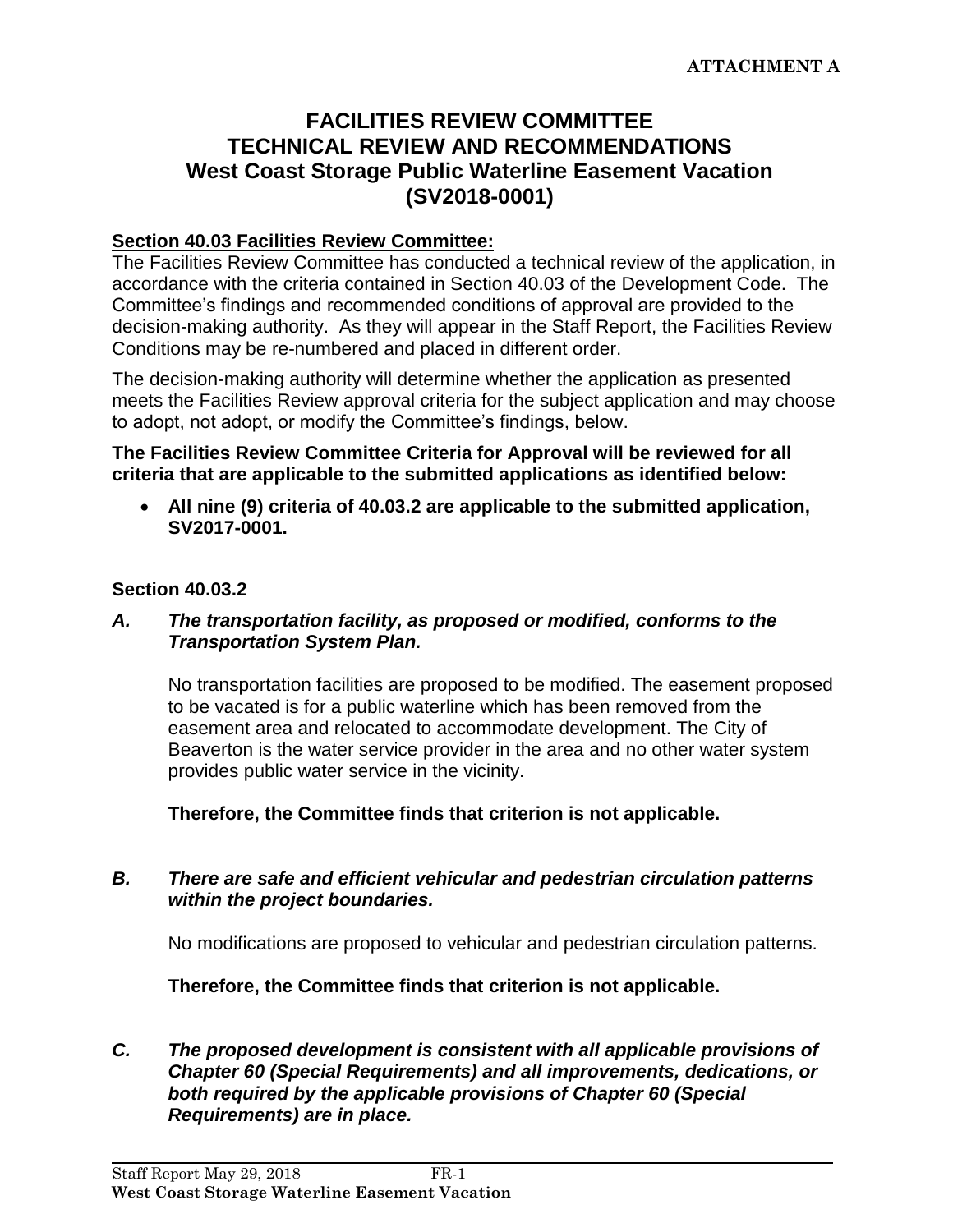No modifications that would affect Chapter 60 are proposed. The easement proposed to be vacated is for a public waterline which has been removed from the easement area and relocated to accommodate development. The City of Beaverton is the water service provider in the area and no other water system provides public water service in the vicinity.

**Therefore, the Committee finds that criterion is not applicable.**

*D. Adequate means are provided or proposed to be provided in a satisfactory manner, to ensure continued periodic maintenance and replacement of the following, as applicable: drainage facilities, roads and other improved rights-of-way, structures, recreation facilities, landscaping, fill and excavation areas, screening and fencing, ground cover, garbage and recycling storage areas and other facilities.*

No transportation facility is proposed therefore maintenance is not required.

**Therefore, the Committee finds that criterion is not applicable.**

*E. The proposed transportation facility connects to the surrounding circulation systems in a safe, efficient, and direct manner.*

No transportation facility is proposed.

**Therefore, the Committee finds that criterion is not applicable.**

*F. The proposed transportation facility or modification thereof will provide adequate fire equipment facility access and turnaround area, as well as adequate street lighting for crime and accident prevention as well as protection from hazardous conditions due to inadequate, substandard or ill-designed development.*

No transportation facilities or modifications thereto are proposed.

**Therefore, the Committee finds that criterion is not applicable.**

*G. Grading and contouring are the minimum necessary to accommodate the proposed transportation facility, while mitigating adverse effect(s) on neighboring properties, public right-of-way, surface drainage, water storage facilities, and the public storm drainage system.*

No physical development or grading is proposed with this application.

# **Therefore, the Committee finds that criterion is not applicable.**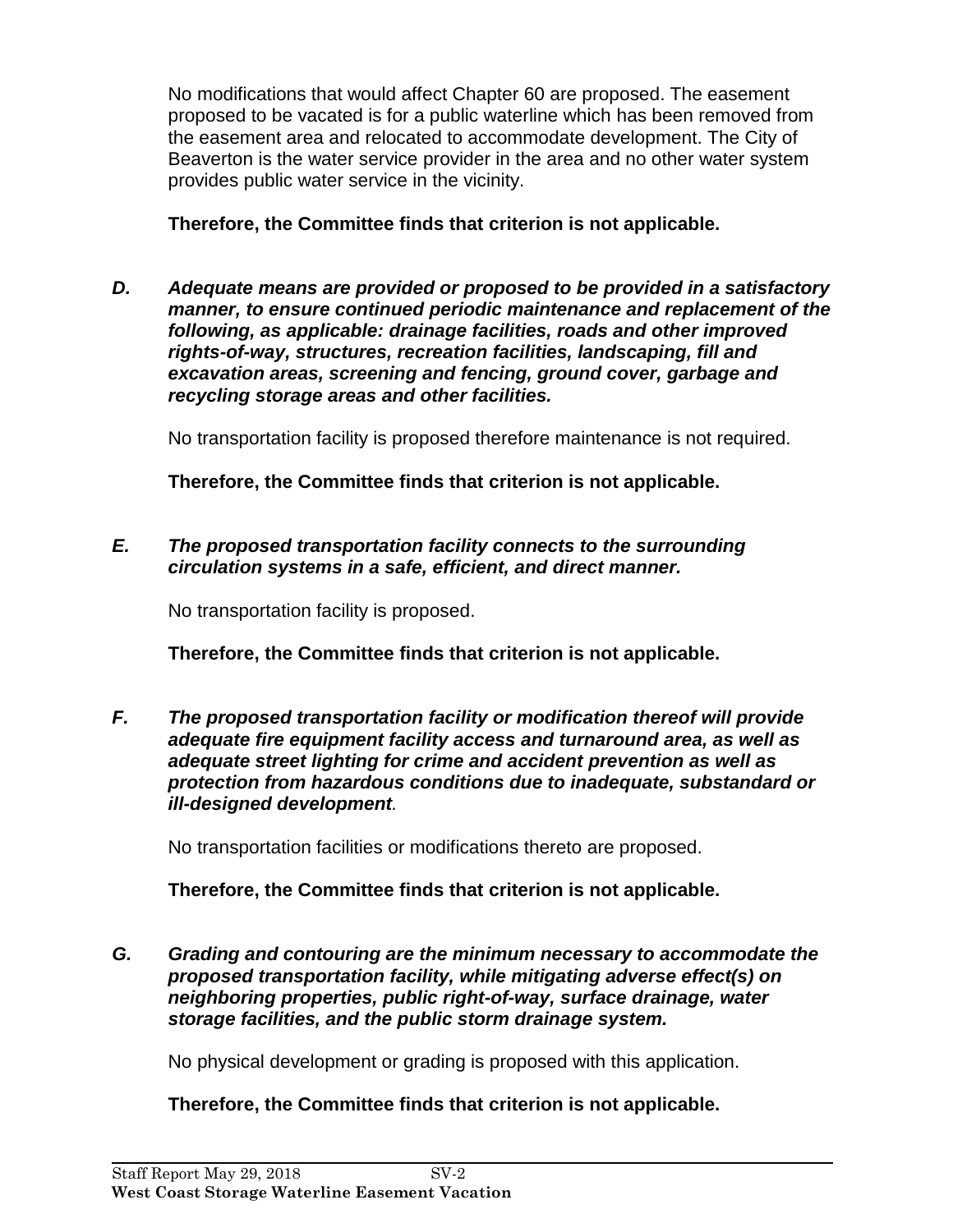*H. Access and facilities for physically handicapped people are maintained and/or incorporated into the subject transportation facility, with particular attention to providing continuous, uninterrupted access routes.*

No physical development or grading is proposed with this application.

**Therefore, the Committee finds that criterion is not applicable.**

# **I.** *The application includes all required submittal materials as specified in Section 50.25.1 of the Development Code.*

The applicant submitted the applications on May 10, 2018 and was deemed complete on May 10, 2018. In the review of the materials the Committee finds that all applicable application submittal requirements, identified in Section 50.25.1 are contained within this proposal.

**Therefore, the Committee finds the proposal meets the criterion for approval.**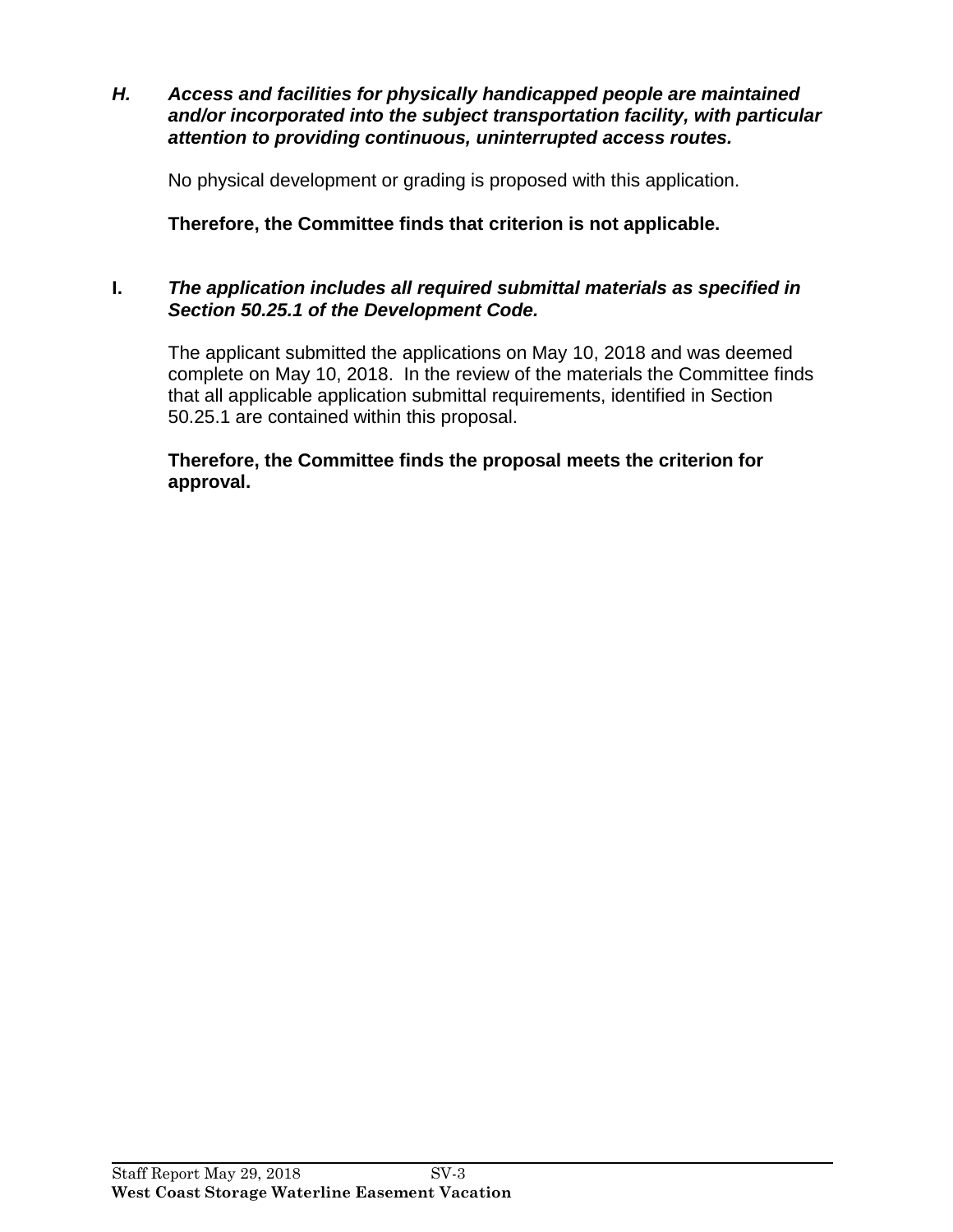#### **ANALYSIS AND FINDINGS FOR STREET VACATION**

#### **Section 40.75.05. Street Vacation; Purpose**

*The purpose of Street Vacation is to recognize that changes to the City's existing street system are occasionally required. Therefore, the following application has been established to allow limited changes to the City's existing street system without adversely affecting safe and efficient circulation throughout the City. A Street Vacation is a legislative action which is not subject to the 120 day rule of ORS 227.178. This Section is carried out by the approval criteria listed herein.*

#### **Section 40.75.1.C. Approval Criteria:**

*In order to approve a Street Vacation application, the City Council shall make findings of*  fact based on evidence provided by the applicant demonstrating that all the following *criteria are satisfied:*

*1. The proposal satisfies the threshold requirements for a Street Vacation application.*

*Section 40.75.15.A.1 Threshold:* 

*"Abandonment or otherwise vacation of an existing public transportation right-ofway or public easement that is within the City of Beaverton."*

The proposal is to vacate existing City of Beaverton public waterline easement within the West Coast Storage site. The easement no longer contains a waterline, which was relocated to accommodate development, therefore the easement is no longer needed. Removal of the waterline was reviewed and approved during the development review process and has been completed.

**Therefore, staff finds the proposal meets the criterion for approval.**

#### *2. All City application fees related to the application under consideration by the decision making authority have been submitted.*

The City of Beaverton is the applicant for the Street Vacation application, therefore no fee is required.

**Therefore, staff finds the proposal meets the criterion for approval.**

#### *3. The proposed Street Vacation meets the eligibility provisions of ORS 271.080.*

Staff cites the following provisions as applicable to the proposal, ORS 271.080 Vacation in incorporated cities; petition; consent of property owners: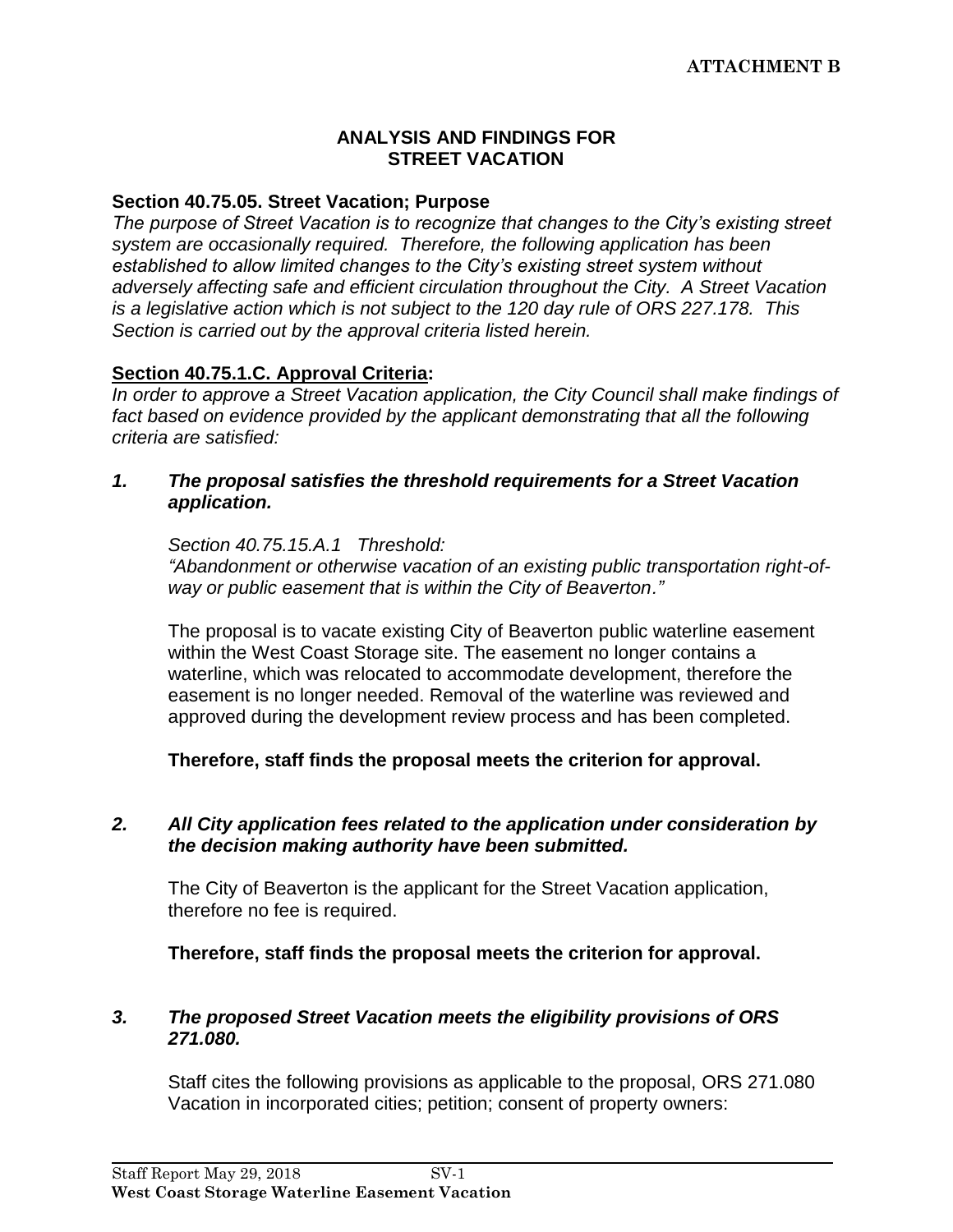*(1) Whenever any person interested in any real property in an incorporated city in this state desires to vacate all or part of any street, avenue, boulevard, alley, plat, public square or other public place, such person may file a petition therefore setting forth a description of the ground proposed to be vacated, the purpose for which the ground is proposed to be used and the reason for such vacation.*

*(2) There shall be appended to such petition, as a part thereof and as a basis for granting the same, the consent of the owners of all abutting property and of not less than two-thirds in area of the real property affected thereby. The real property affected thereby shall be deemed to be the land lying on either side of the street or portion thereof proposed to be vacated and extending laterally to the next street that serves as a parallel street, but in any case not to exceed 200 feet, and the land for a like lateral distance on either side of the street for 400 feet along its course beyond each terminus of the part proposed to be vacated. Where a street is proposed to be vacated to its termini, the land embraced in an extension of the street for a distance of 400 feet beyond each terminus shall also be counted.* 

*In the vacation of any plat or part thereof the consent of the owner or owners of two-thirds in area of the property embraced within such plat or part thereof proposed to be vacated shall be sufficient, except where such vacation embraces street area, when, as to such street area the above requirements shall also apply. The consent of the owners of the required amount of property shall be in writing.* 

Staff notes that ORS 271.080 identifies provisions for vacating public rights of way or plats. However the City proposes to vacate a waterline easement which is not regulated by ORS 271.080, therefore staff finds the criterion is not applicable.

**Therefore, staff finds the criterion is not applicable.**

### *4. The proposed Street Vacation will not adversely impact street connectivity as identified in the Transportation Element of the Comprehensive Plan.*

No modifications to transportation systems or infrastructure are proposed, therefore no adverse impacts to street connectivity will occur.

**Therefore, staff finds the criterion is not applicable.**

# *5. The proposed Street Vacation will not adversely impact police, fire, and emergency service in the area.*

The vacation of the public waterline easement, which has already been removed will not adversely impact police, fire or emergency services. The fireflow to the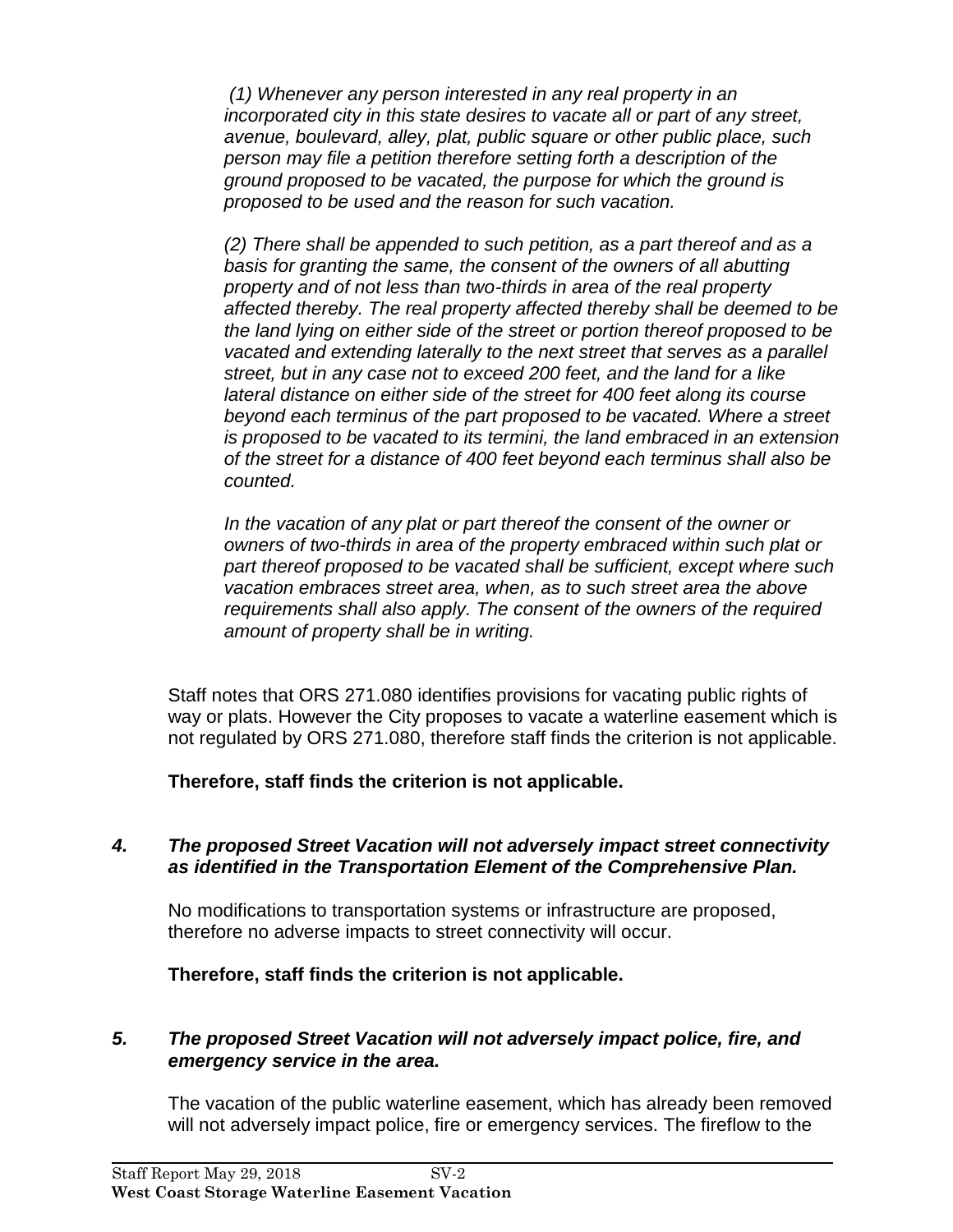proposed buildings and site were reviewed at the time of Building Permit approval and have been adequately constructed and inspected.

**Therefore, staff finds the proposal meets the criterion for approval.**

### *6. That the vacation of the street will not hinder accessibility to any above ground or underground public facilities.*

There are no utilities located within the easement to be vacated, therefore there will be no hindrance to utility access.

**Therefore, staff finds the proposal meets the criterion for approval.**

## *7. Applications and documents related to the request, which will require further City approval, shall be submitted to the City in the proper sequence.*

The Street Vacation application requires a public hearing with the City Council, pursuant to Section 50.45 of the Development Code. The proposed Street Vacation does not require additional applications and all documents relevant to the request have been filed.

# **Therefore, staff finds that the proposal meets the criterion for approval.**

**RECOMMENDATION:** Based on the facts and findings presented, staff can recommend approval of **SV2018-0001 (West Coast Storage Waterline Easement Vacation)**, subject to the conditions of approval found in Attachment C of this report.